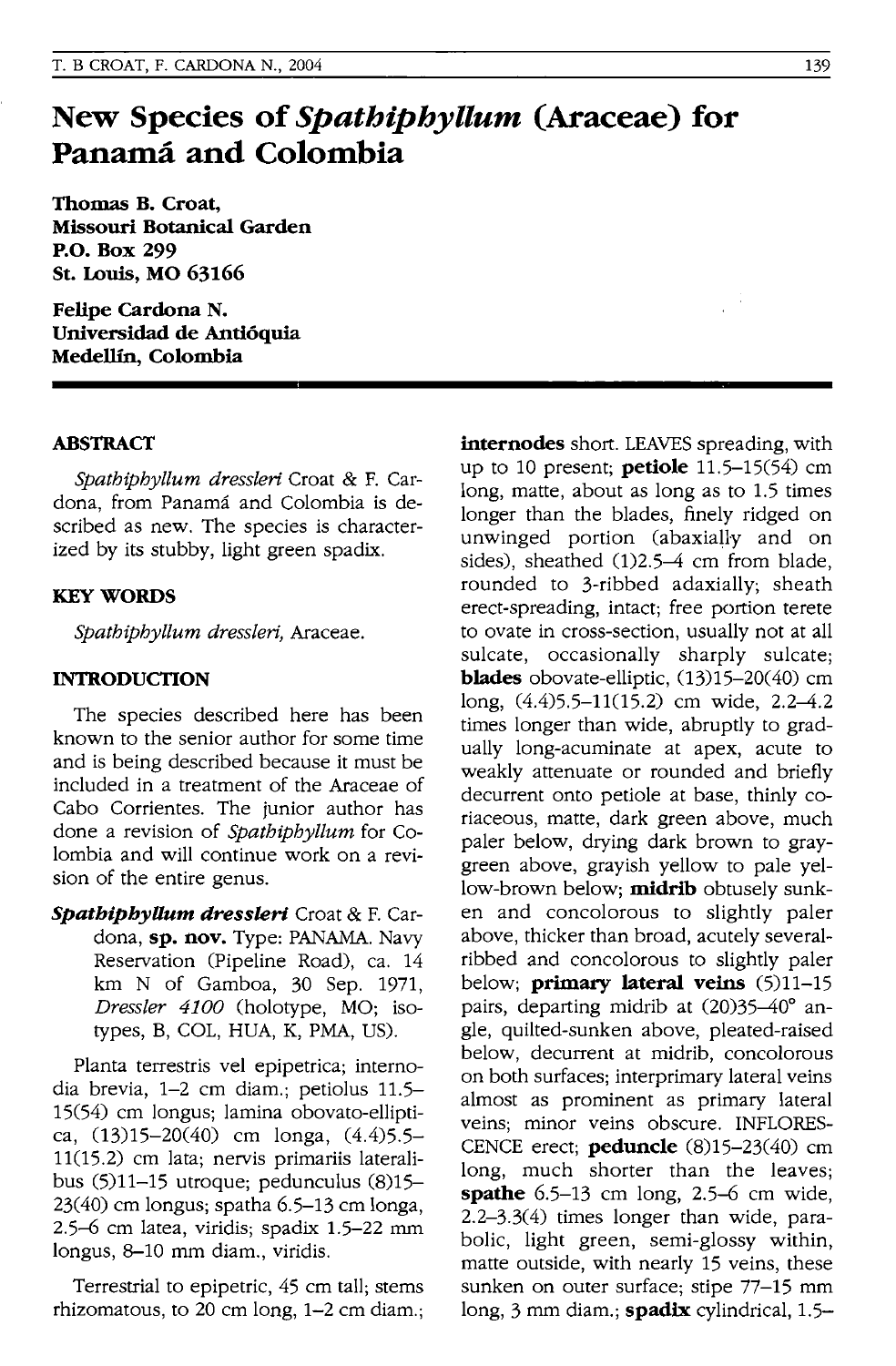

Figs. 1-2. -1 (top L.) Spathiphyllum dressleri Croat & F. Cardona. (Dressler 4851). Herbarium specimen. - 2 (top R.) Spathiphyllum dressleri Croat & F. Cardona. (Mora & Croat 366 [Croat & Mora 83749]). Habit of flowering plant.

2.2 mm long, 8-10 mm diam., 1.6-4.7 times longer than wide, light green, matte; pistils darker green, often sharply acute, projecting above tepals ca. 1 mm, ovules 3-locular, 1 ovule per locule; pollen white. Figures 1, 2.

Spathiphyllum dressleri ranges from Panamá to Colombia (Chocó) and occurs in moist to wet forest, at 50-700 m. The species is rare and is found in full shade in areas of Tropical wet forest (bmh-T).

The species is characterized by its generally small size, obovate-elliptic, bicolorous and matte blades, and especially by its very short, stipitate, stubby, light green spadix, with darker green pistils, and by its parabolic, light green spathe with numerous longitudinal veins.

The species is named in honor of Dr. Robert Dressler, who, though a world authority on Orchidaceae, had a keen eye for unusual aroids and first brought this species to my attention. Dressler collected the species for the first time in 1969, collected the type specimens and made several other collections of the species during his work in Panamá.

Paratypes-COLOMBIA. Chocó: Municipio Nuquí, Corregimiento Arusí, Estación Biológica El Amargal, 5°34'N, 77°30'W, 0-60 m, July-Sep. 1998, Mora & Croat 366 (COL, HUA, MO, VALLE); Municipio Nuquí, Corregimiento Termales, SW of Nuquí, 5°37'N, 76°15'W, 0-60 m, 9 Sep. 1994, Callejas et al. 11244 (HUA). PANAMA. Bocas del Toro: Chiriquí Grande-Fortuna, 3 W of Chiriquí Grande, 8°47'N, mi. 82°09'W, 10 m, 9 Mar. 1985, Croat & Gravum 60148 (MO, UB): Valle de Siléncio, Río Changuinola, ca. 1 km above mouth of Río Teribe, 8°45'N, 82°18'W, 24 July